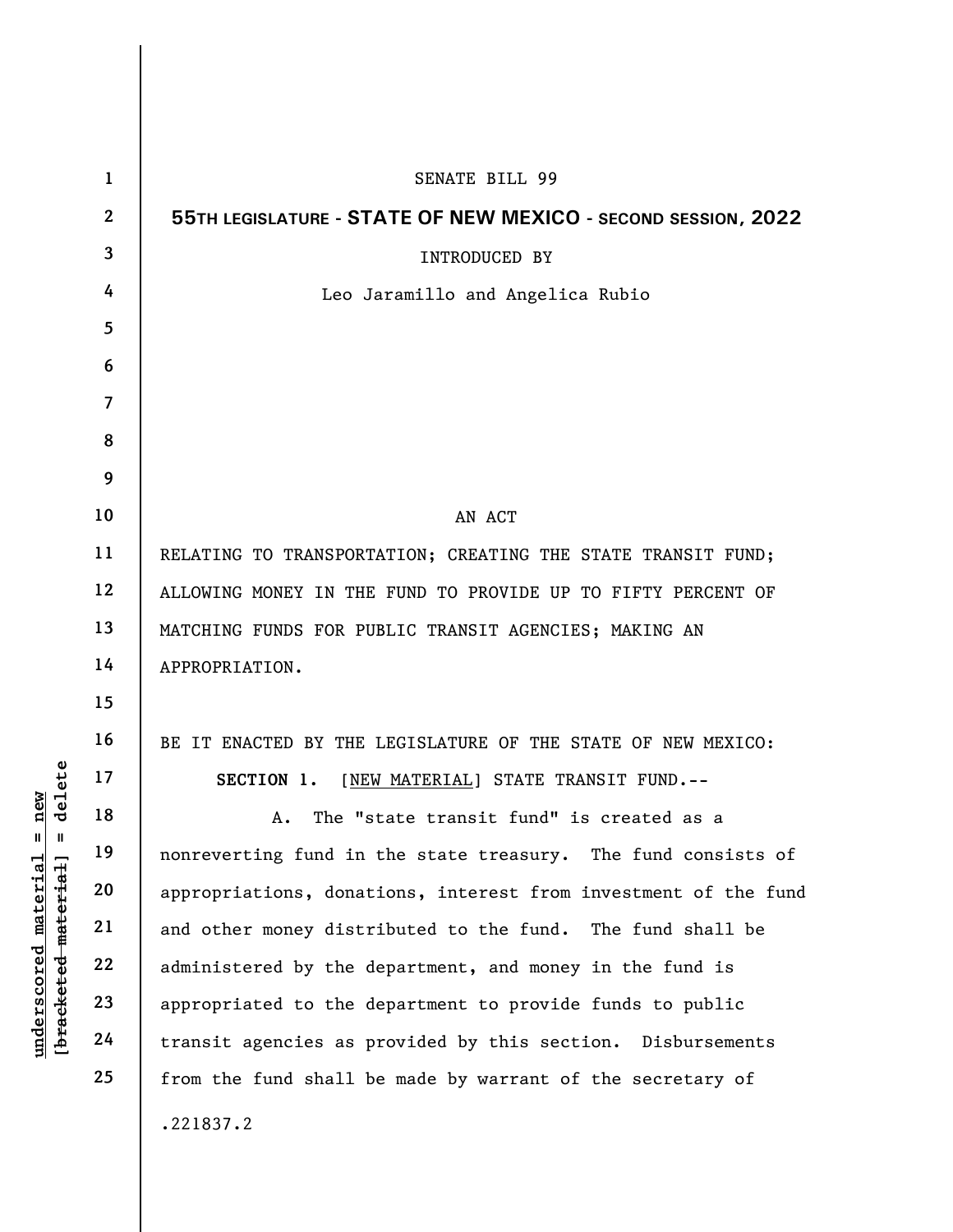finance and administration pursuant to vouchers signed by the secretary of transportation or the secretary's designee.

3 4 5 6 7 8 9 10 11 12 13 B. A public transit agency that submits a funding request to the department to match federal grant funds for general public transit operations and public transit infrastructure of a public transit agency shall be eligible to receive money from the state transit fund; provided that, for the purpose of providing matching funds, money from the fund may only be used to provide up to fifty percent of the matching funds required to be provided by the public transit agency for public transit operations and for public transit infrastructure. Money in the fund shall not be used for expenses associated with commuter rail services.

14

17

18

19

20

21

22

23

24

25

1

2

C. As used in this section:

15 16 (1) "department" means the department of transportation;

understand material and the set of the set of the set of the set of the set of the set of the set of the set of the set of the set of the set of the set of the set of the set of the set of the set of the set of the set of (2) "public transit agency" means a tribal entity or a municipality, county, regional transit district created pursuant to the Regional Transit District Act or other instrumentality of the state or of a municipality or county that provides public transportation services; and

(3) "public transit infrastructure" means vehicles, including buses and vans, bus stops, passenger stations, telecommunications systems and other infrastructure and real property necessary to provide public transportation .221837.2

 $- 2 -$